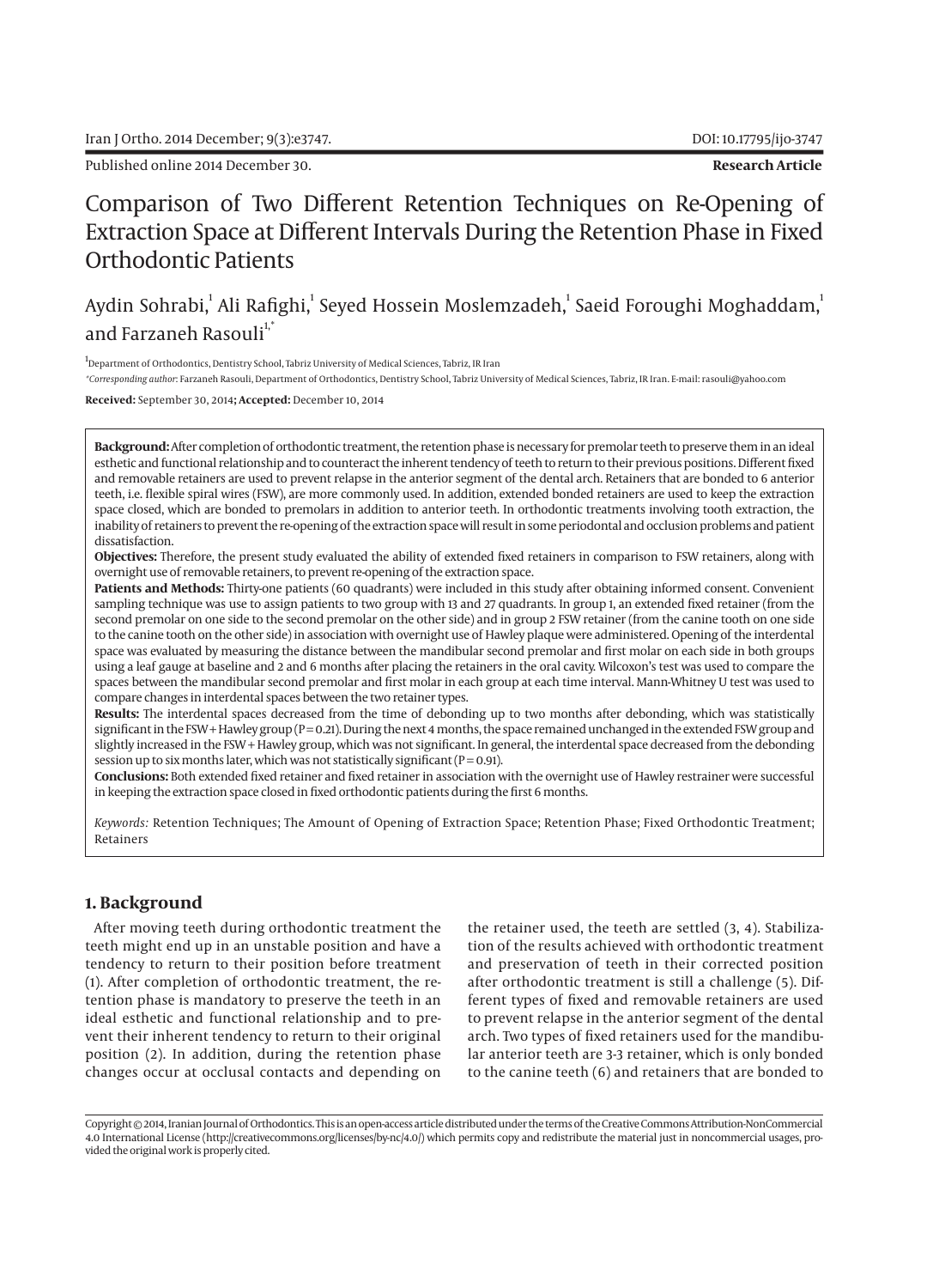6 anterior teeth, of which the flexible spiral wire (FSW) retainer is the most commonly used one (7). In addition, extended retainers, too, are used to keep the extraction space closed, which are bonded to premolars in addition to the anterior teeth.

Several studies have been carried out on different aspects of success or failure of fixed retainers, the possible factors responsible for failure have been reported, including bond failure, the possibility of tooth movement due to deformation or the wire not being passive (8), accumulation of plaque and calculi and periodontal problems (inflammation, gingival recession and loss of periodontal attachments) (4), dental caries (9) and the relapse of malalignment of anterior teeth (10- 12). In addition, in some cases displacement and change in the inclination of mandibular canines have been reported (7).

To preserve the alignment of teeth a fixed canine-tocanine lingual bar can be manufactured with the use of a heavy 28 to 30 mil steel wire. In addition, a lighter 17.5 steel braided wire can be used, which is bonded to all the teeth (flexible spiral wire). This type of retainer is suitable for severity rotated teeth (13). In 2007, Katsaros et al. followed patients who had used FSW for retention for 3 years and reported that the FSW retainers bonded to 6 anterior teeth might result in un-planned-for movements in anterior teeth, necessitating retreatment (7). In 2008, Booth et al. evaluated patients who had been treated with permanent canine-to-canine retainers for 20 years. Sixty patients were recalled and evaluated. The results showed that long-term retention for keeping the mandibular incisors aligned was acceptable for the majority of patients and was compatible with the periodontal tissues (11).

In orthodontic treatment involving tooth extractions, if the retainer is unable to prevent re-opening of the extraction space, re-opening of this space in this area of the dental arch will create problem such as periodontal and occlusal problems and will give rise to patient dissatisfaction. Such re-opening of space is considered a failure in preservation of the results of treatment and retention, necessitating retreatment in some cases. A literature review did not reveal any data to show to what extent the use of fixed retainers can prevent re-opening of the extraction space.

## **2. Objectives**

The aim of the present study was to evaluate the ability of extended fixed retainers, in comparison to fixed retainers in association with the overnight use of removable retainers, to prevent re-opening of extraction space.

## **3. Patients and Methods**

In the present study the subjects consisted of patients who had undergone comprehensive orthodontic treatment involving the extraction of mandibular first premolars in the private orthodontic clinic of the authors and had completed their treatment. A total of 31 patients were included in the study after obtaining informed consent Figure 1. The patients were matched in relation to age, gender, the type of malocclusion and the severity of crowding and assigned to groups with 13 and 47 quadrants in groups 1 and 2, respectively. In group 1, the extended fixed retainer (from the second premolar on one side to the second premolar on the other side) and in group 2, a fixed retainer (from the canine on one side to the canine on the other side) in association with the overnight use of Hawley plaque were used.

Inclusion Criteria:

• Extracting of mandibular first premolars,

• Achievement of optimal occlusion to remove the fixed appliances.

Initial exclusion criteria:

• Missing teeth,

• Extraction of teeth other than the mandibular first premolars.

- Exclusion criteria during the follow-up period:
- Failure to show up for follow-up,
- Fracture or debonding of the retainer,
- A report indicating not using the retainer.

At the end of treatment and before removal of the brackets, alginate impressions were taken from the mandible using Tropicalgin alginate impression material (Zhermack, Ravingo, Italy) and the retainers were manufactured on stone casts. The fixed retainers were fixed with twisted stainless steel 0.0175 wire (ORTHO-Organizers) and bonded on the lingual surfaces of the teeth with Transbond<sup>R</sup> LR composition resin (3M Unitek, Monrovia, USA) using the direct technique by an experienced restorative specialist. The Hawley removable retainer, consisting of the occlusal rest and the labial bow, was fabricated on first premolar teeth with 28 mil SS (Dentaurum, Germany) and self-cured acrylic resin. The time interval between impression taking and placement of retainers was a maximum of one week. The retainers were placed immediately after removal of the brackets.

The variable evaluated was re-opening of the interdental space. This variable was determined using a leaf gauge to measure the distance between the second premolar and first molar on both sides of the mandible in both groups in the patients' oral cavities Figure 2. In group 2 (FSW in association with Hawley retainer) the distance between the canine tooth and the second premolar was also measured. To make sure of the accuracy of measurements, in a pilot study the distances were measured in 10 samples by two researchers and the ICC was calculated at 0.93.

The measurements were made at 0, two-month and sixmonth intervals after placement of the retainers in the oral cavity.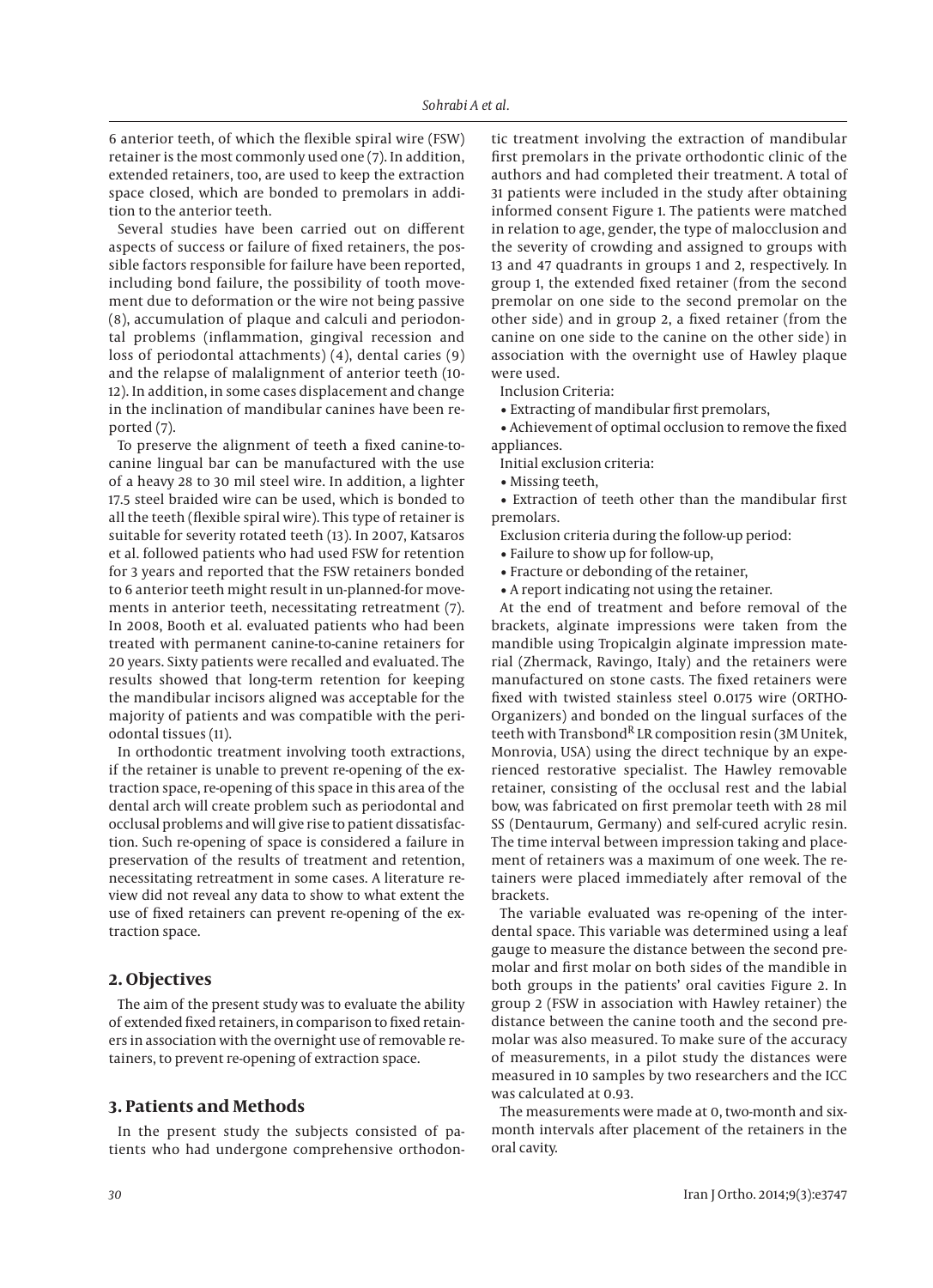



**Figure 1.** The Consort Flowchart



**Figure 2.** Use of a Leaf Gauge in the Oral Cavity to Measure Interdental Spaces

## *3.1. Sample Size*

A pilot study was carried out to determine the sample size. The standard deviation of the space between the mandibular second premolar and the molar during the debonding session was calculated at 0.036 mm. Statistical significance level was set at 0.5 mm. The number of quadrants necessary was calculated at 11, using the formula to determine the sample size to compare two means by considering  $\alpha = 0.05$  study power = 80%. However, to accommodate the samples possibly lost during the study and to increase the power of the study, 13 quadrants were included in each group. The samples were collected using the available samples method.

In the present study, 60 cases were evaluated, i.e. each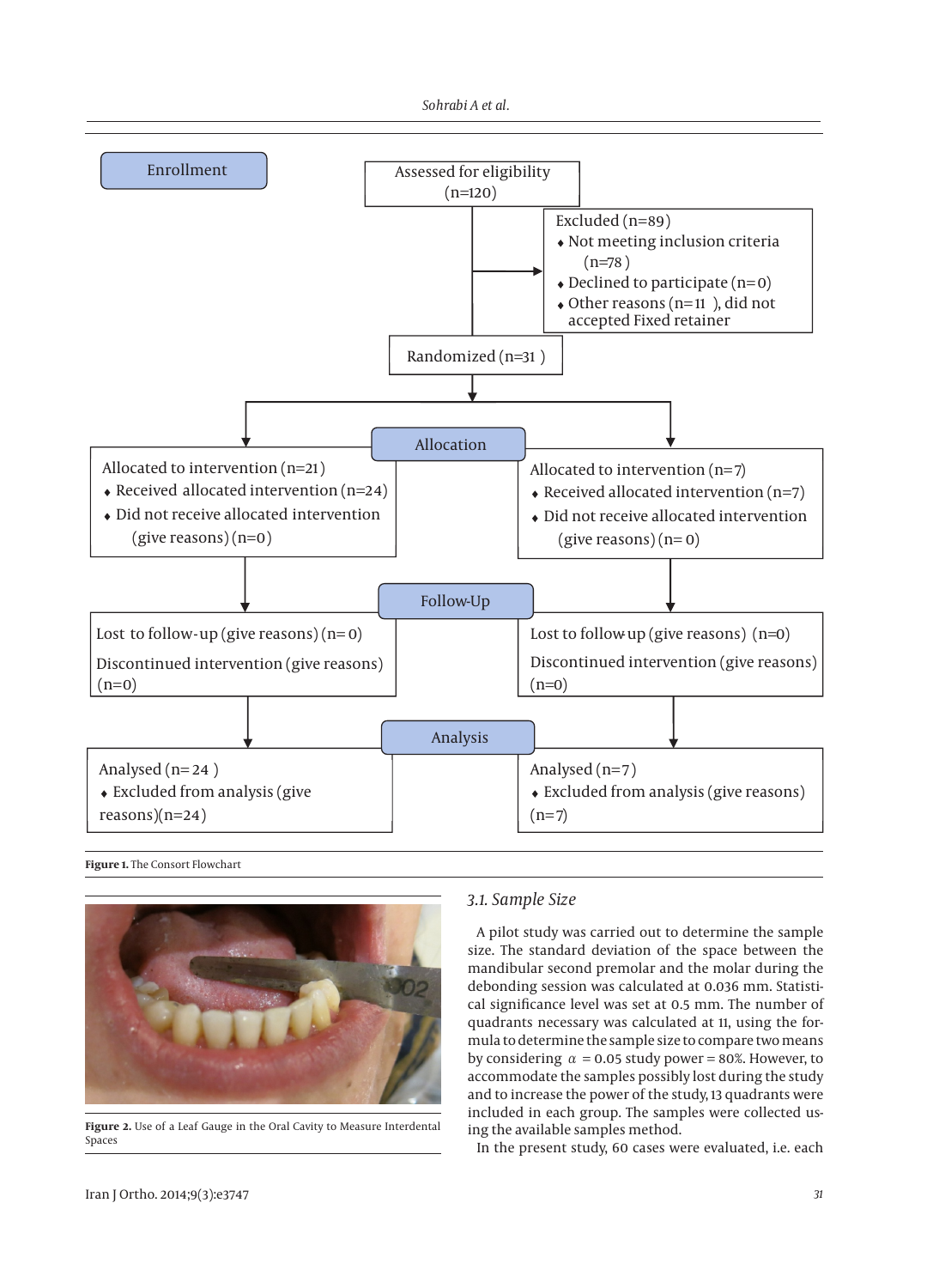quadrant was considered a case. FSW was used in association with Hawley retainer in 13 cases and extended fixed retainers were used in 47 cases.

#### *3.2. Statistical Analyses*

Data were analyzed with SPSS 19. First, the descriptive parameters were calculated in each group. Wilcoxon's test was used to compare the space between mandibular second premolars and first molars in each group and at each time interval. Mann-Whitney U test was used to compare changes in interdental spaces between the two retainers. The acceptable type II error level was 0.05 in this study.

#### **4. Results**

In the present study, 31 patients were assigned to two groups: extended fixed retainer and fixed retainer + Hawley retainer. Twelve quadrants were evaluated in males and 48 quadrants were evaluated in females. Fourteen quadrants belonged to subjects under 15 years of age, with 8 in subjects over 25 and 38 in subjects 15 - 25 years of age.

Fisher's exact test showed no significant differences in gender distribution between the two retainer groups (P = 0.488). Chi-squared test showed a similar pattern of age distribution between the two groups ( $P = 0.107$ ). In addition, chi-squared test showed a homogeneous distribution of crowding, as a confounding factor, eliminating its effect on the results of the study ( $P = 0.157$ ) (Table 1).

The interdental spaces between the second premolar and first molars were determined at three time intervals: the debonding day and two and six months after debonding. Kolmogorov-Smirnov test showed non-normal distribution of spaces in the two groups at the three time intervals evaluated. Figure 3 presents the descriptive data of the interdental spaces on the debonding day separately for each group.

The changes in interdental spaces were determined from the debonding day up to two months after debonding and also six months after debonding and compared between the two groups. Positive values indicated an increase in the distance and negative values indicated a decrease in the distance between the teeth. The descriptive data of changes in interdental spaces at different time intervals are presented in Tables 2 to 4 separately in each retainer group.

#### **Table 1.** The Frequency Distributions of Crowding in Each Retainer Group Separatelya

| Group                          | Crowding<br>Total |                              |  |    |  |  |
|--------------------------------|-------------------|------------------------------|--|----|--|--|
|                                |                   | $5 >$ mm 5 - 10 mm 10 $<$ mm |  |    |  |  |
| <b>Extended fixed retainer</b> | 17                | 30                           |  | 47 |  |  |
| Fixed retainer + Hawley        | 4                 | 8                            |  | 13 |  |  |
| <b>Total</b>                   | 21                | 38                           |  | 60 |  |  |
| $a_{\rm P} = 0.157$ .          |                   |                              |  |    |  |  |



**Figure 3.** The Frequency Distribution of Distances Between the Second Premolars and First Molars on the Debonding Day Separately for Each Group in 0.01 mm

**Table 2.** The Descriptive Data of Changes in Spaces Between the Second Premolars and First Molars From the Time of Debonding up to 2 Months After Debonding Separately in Both Groups in 0.01 mm

| to 2 months after Debonding separately in both Groups in 0.01 min |    |         |                |        |       |       |     |               |
|-------------------------------------------------------------------|----|---------|----------------|--------|-------|-------|-----|---------------|
| Group                                                             | No | Mean    | 95% CI Mean    | Median | SD    | Min   | Max | <b>PValue</b> |
| Extended fixed retainer                                           |    | $-0.21$ | $-0.64 - 0.22$ | 0.00   | .459  |       |     | 0.022         |
| <b>Fixed retainer + Hawley</b>                                    |    | $-2.31$ | $-4.96 - 0.34$ | 0.00   | 4.385 | $-10$ |     | 0.022         |
|                                                                   |    |         |                |        |       |       |     |               |

**Table 3.** The Descriptive Data of Changes in Spaces Between the Second Premolars and First Molars From the 2-Month Interval After Debonding up to 6 Months After Debonding Separately in Both Groups in 0.01 mm

| .<br>Group                                                 | No | . .<br>Mean | 95% CI Mean    | Median |       | Min   | Max | <b>P</b> Value |
|------------------------------------------------------------|----|-------------|----------------|--------|-------|-------|-----|----------------|
| Extended fixed retainer                                    |    | ∩d          |                | ∩d     |       | ∩d    | ∩d  | 0.051          |
| <b>Fixed retainer + Hawley</b>                             |    | 0.77        | $-1.95 - 3.48$ | 0.0    | 4.494 | $-10$ |     | 0.051          |
| <sup>d</sup> All the samples exhibited a fixed value of 0. |    |             |                |        |       |       |     |                |

**Table 4.** The Descriptive Data of Changes in Spaces Between the Second Premolars and First Molars From the Time of Debonding up to 6 Months After Debonding Separately in Both Groups in 0.01 mm

| Group                          | No | Mean    | 95% CI Mean    | Median |       | Min | Max | P Value |
|--------------------------------|----|---------|----------------|--------|-------|-----|-----|---------|
| Extended fixed retainer        |    | $-0.21$ | $-0.54 - 0.22$ | 0.00   | .459  |     |     | 0.091   |
| <b>Fixed retainer + Hawley</b> |    | $-1.54$ | $-3.81 - 0.73$ | 0.00   | 3.755 |     |     | 0.091   |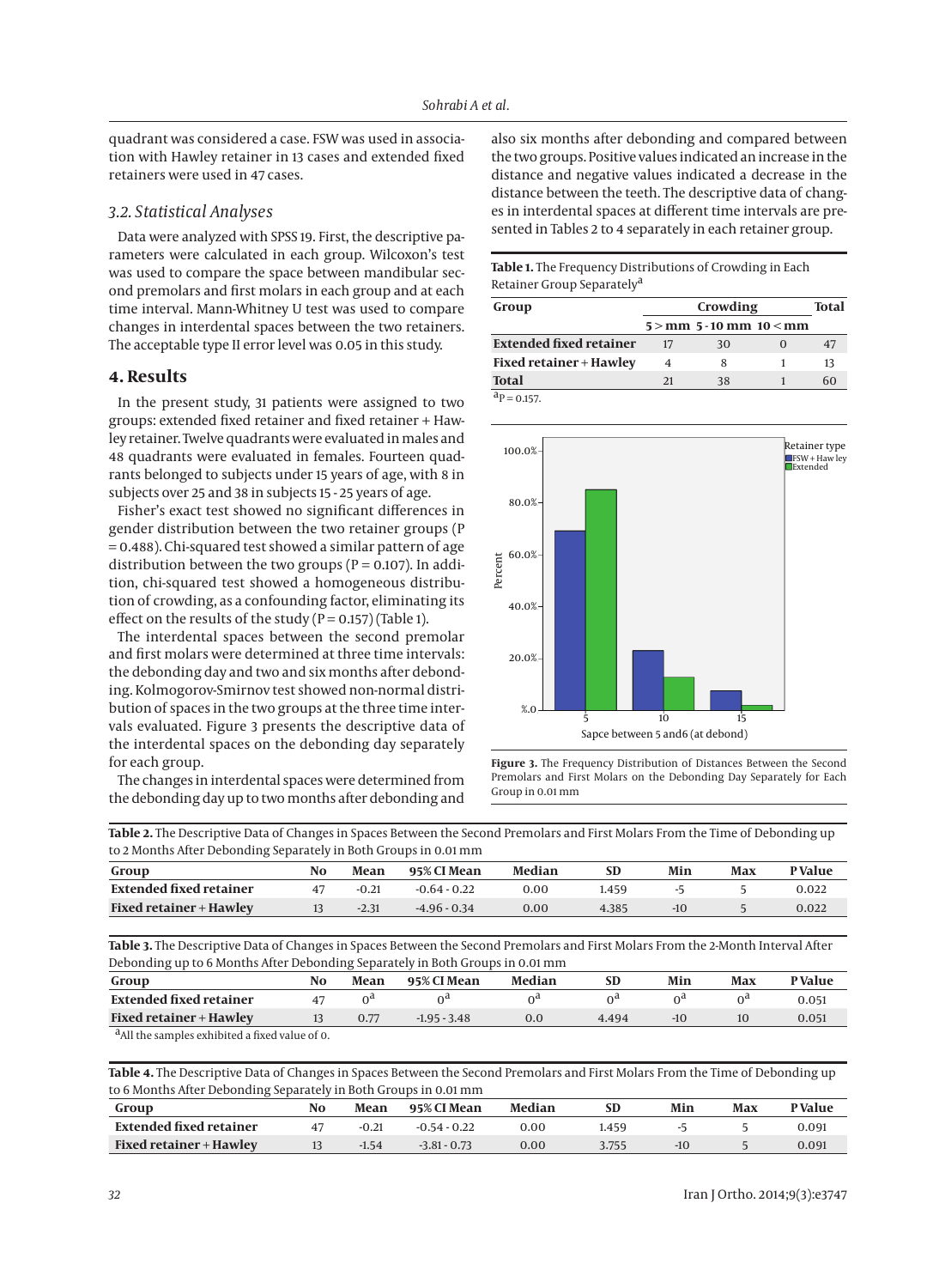

**Figure 4.** The Frequency Distributions of Changes in Interdental Spaces From the Bonding Day up to Six Months After Debonding Separately in Each Group in 0.01 mm

A total of 60 interdental spaces were evaluated at three time intervals: the debonding day and at 2- and 6-month intervals after debonding. On the debonding day, there were no significant differences in the means of distances between the second premolars and first molars  $(Z = -1.33,$  $P = 0.182$ ). The same trend was observed at 2- and 6-month intervals.

The changes in the interdental spaces from the debonding day up to 2-month interval and from the debonding day up to the 6-month interval were compared between the two groups. From the debonding day up to the 2-month interval the interdental spaces increased, which was significant in the FSW + Hawley group  $(Z = -2.30, P =$ 0.022). However, since the significance level of decrease in interdental spaces had been defined at 0.5 mm clinically, such a decrease in the interdental space was not considered significant clinically.

During the next 4 months the interdental spaces in the extended FSW group did not change but they increased slightly in the FSW + Hawley group, which was not signifi- $\text{cant}$  (Z = -1.95, P = 0.051).

Therefore, during these two intervals, from debonding up to six months, the interdental spaces decreased; however, the differences were not significant  $(Z = -1.69, P)$ = 0.091). Figure 4 presents the frequency distributions of changes in interdental spaces from the bonding day up to six months after debonding separately in each group.

#### **5. Discussion**

There is famous saying among the athletes that it is easy to because a champion but it is not easy to remain a champion. From the early days of orthodontic science, relapse of the results of treatment over time has been one of the main themes for discussion and retention and preservation of the results have been the main concern of orthodontists. Different reasons have been reported for the relapse and the necessity for retention, including re-organization of gingival and periodontal tissues after tooth movements, moving the teeth to an unstable position and the continuation of growth.

Continuation of skeletal growth not only affects the occlusal relationships but also can change the position of teeth. For example, if the mandible moves forwards or rotates downwards, the lower incisors will move toward the lip, resulting in a force that will give rise to distal tipping of these teeth. This problem is particularly evident in patients with Cl III malocclusion and skeletal open bite. In most cases it is recommended that retention should continue until the eruption of the wisdom teeth, although the theory of the effect of the pressure of the developing wisdom tooth on the crowding of lower incisors does not appear to be correct. Nonetheless, it seems logical to continue retention until the eruption or extraction of wisdom teeth, which occurs during the late stages of the second decade.

In the majority of adults, both those who have undergone orthodontic treatment and those who have had correctly aligned teeth from the beginning and have never received orthodontic treatment, a slight crowding is normally expected with aging, and such a problem is observed even in those who have extracted their premolars during orthodontic treatment. It appears the delayed growth of the mandible is the most important factor involved in the tendency to create crowding. Therefore, it is important to preserve the alignment of lower incisors until the growth of the mandible decreases to the base level observed in adults.

Various appliances, techniques and protocols have been introduced for retention. Generally, removable and fixed appliances can be used for retention. Hawley retainer is the most common removable retainer, which was introduced in 1920 as an active removable appliance. Fixed bonded retainers are used in cases in which here is intraarch instability and long-term retention is considered. FSW is one of the most commonly used fixed retainers. To this end, usually a flexible wire is bonded in the lower incisor area to the lingual aspects of 6 anterior teeth. However, in cases in which the first premolars have been extracted, the wire can be extended up to the second premolars (extended FSW) to prevent re-opening of the extraction space.

Little et al. evaluated changes in anterior teeth and preservation of their alignment after the retention period and concluded that the arch compression trend that is effective in the crowding of anterior teeth continues after the completion of active growth. Therefore, clear changes are seen after the retention period (14). Sinclair et al. reported in a study entitled 'Development and Maturation of Normal Untreated Occlusion' that there is a continuous inclination for decreasing the arch length from the mixed dentition period until adulthood (15).